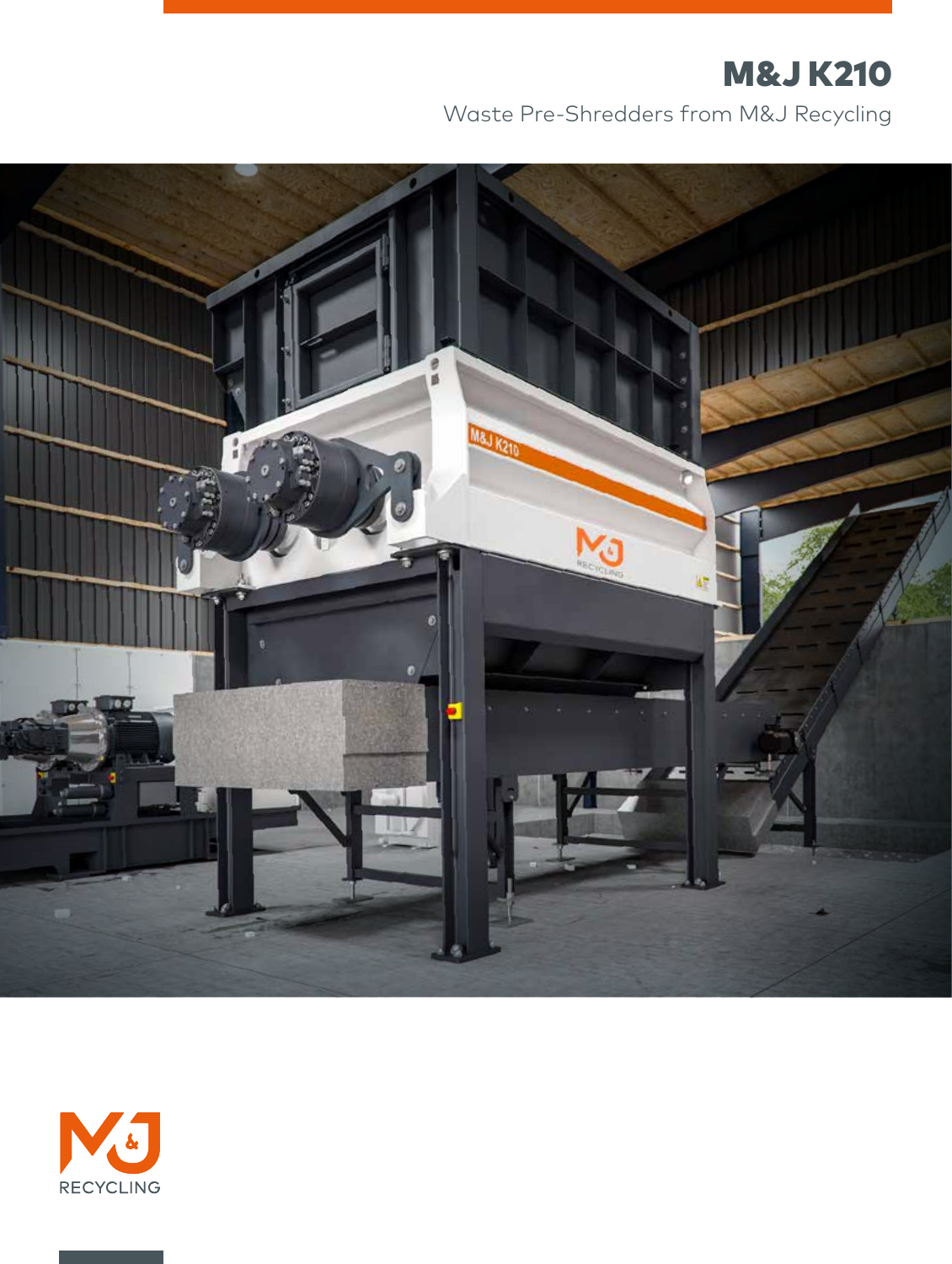## **EXAMPLE ON SPECIFICATION**

REV DESCRIPTION OF REVISION BY APPD DATE 02 Drawing updated HS 2019-02-14 03 General update KF BDI 2019-04-24



| ____<br>Specification                                    |     |                                 |
|----------------------------------------------------------|-----|---------------------------------|
| Overall dimensions shredder with standard hopper (LxWxH) | mm  | 5682 x 2131 x 4500              |
| Weight (total included standard conveyer)                | ton | $10.5 - 11.4$                   |
| Standard colour                                          | RAL | 7011, 9002                      |
| Loading height with standard hopper<br>___               | mm  | 3500                            |
| Cutting area                                             | mm  | 2062 x 1600                     |
| Power pack                                               |     |                                 |
| Electric motor                                           | kW  | 2x75 / 2x110 / 2x132            |
| Electric control unit                                    |     | PLC                             |
| Drive principle                                          |     | Double hydrostatic transmission |
| <b>Chassis</b>                                           |     |                                 |
| Standard belt conveyer (LxW)                             | mm  | 5000 x 1200                     |
| Discharge height                                         | mm  | 1030                            |
| Discharge width                                          | mm  | 1200                            |
| Weight (included / exclusive conveyor)                   | ton | 2.0 / 1.1                       |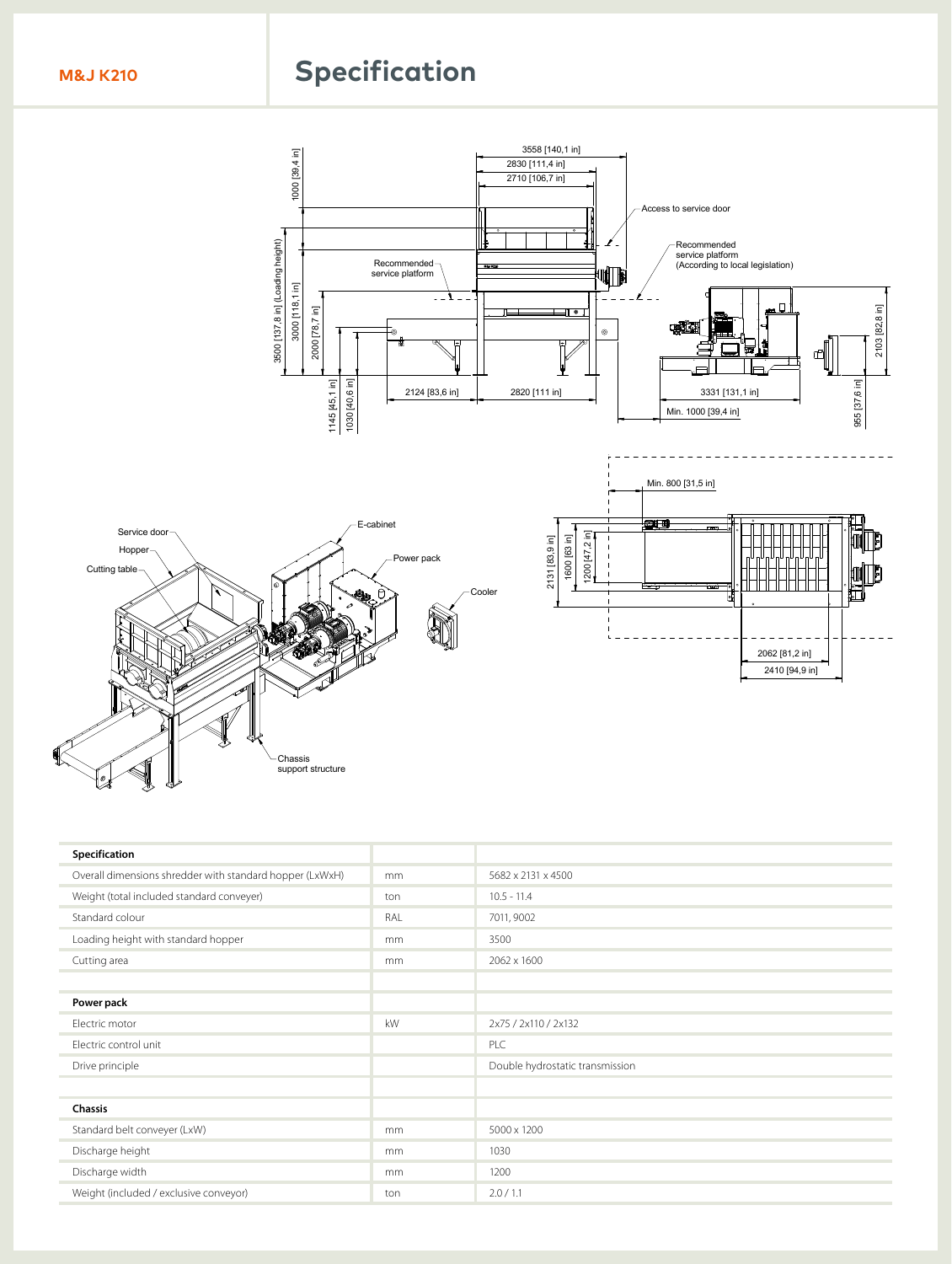**M&J K210**



Dragon sword



Classic



Tomahawk



Butterfly



Tachi



Samurai

٠







#### Cutting table 7 knives Cutting table 11 knives

| <b>Cutting Table</b>                                                 |     |                   |  |  |
|----------------------------------------------------------------------|-----|-------------------|--|--|
| Number of shafts                                                     |     | $\overline{2}$    |  |  |
| Rotating speed                                                       | rpm | $Up$ to $62$      |  |  |
| Number of knives                                                     |     | 7/8/9/11          |  |  |
| Number of counter knives                                             |     | 14/16/18/22       |  |  |
| Cutting area (LxW)                                                   | mm  | 2062 x 1600       |  |  |
| Weight complete cutting table                                        | ton | $7.7 - 8.7$       |  |  |
| <b>Grain size</b>                                                    |     |                   |  |  |
| 7 knives                                                             | mm  | 90% less than 400 |  |  |
| 8 knives                                                             | mm  | 90% less than 300 |  |  |
| 9 knives                                                             | mm  | 90% less than 200 |  |  |
| 11 knives                                                            | mm  | 90% less than 125 |  |  |
| Capacity per hour *                                                  |     |                   |  |  |
| Household waste                                                      | ton | Up to 45          |  |  |
| Demolition wood                                                      | ton | Up to 40          |  |  |
| Industrial waste                                                     | ton | Up to 20          |  |  |
| Bulky waste                                                          | ton | Up to 25          |  |  |
| * Depending on loading, grain size and density of the input material |     |                   |  |  |